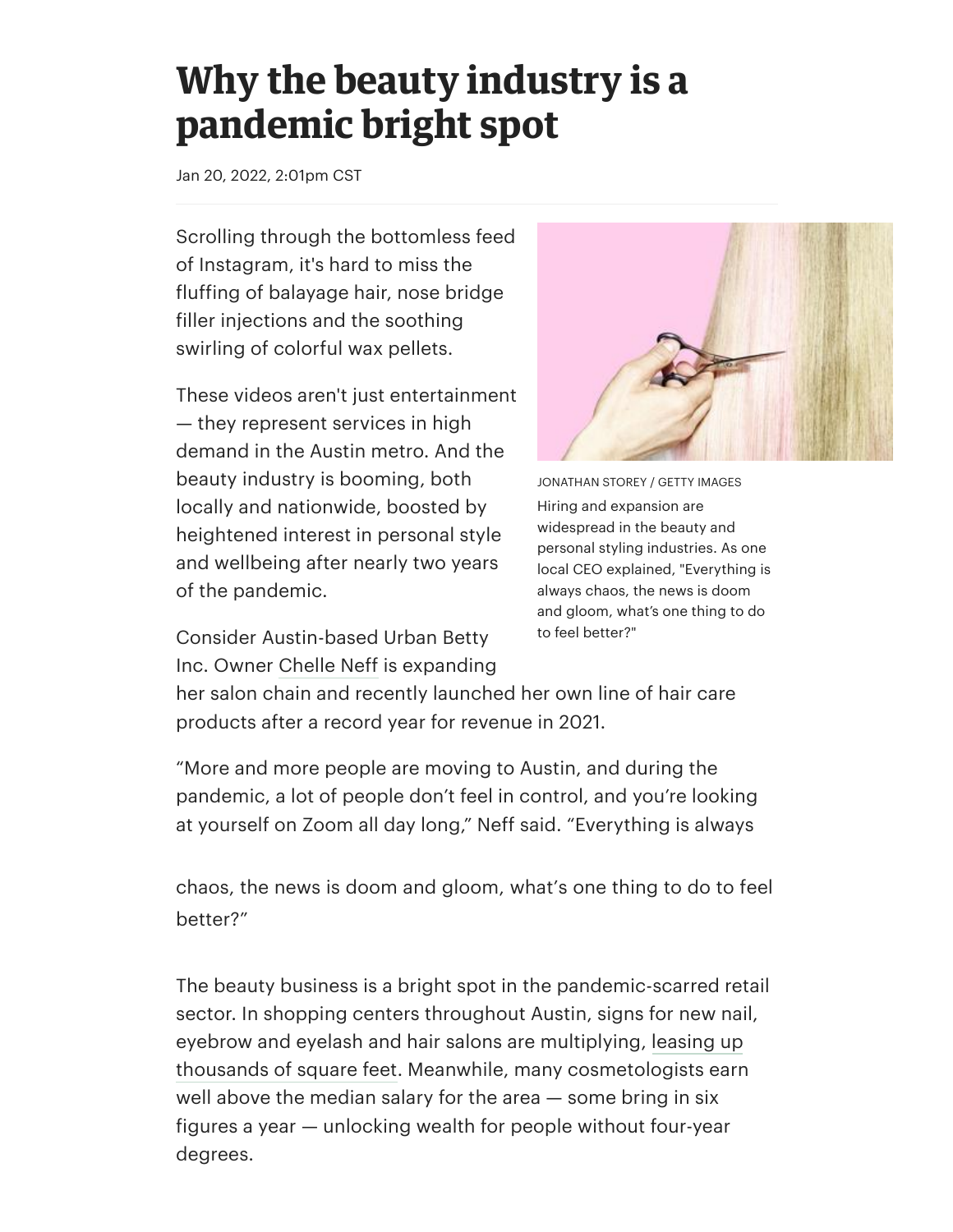And social media has helped many in the industry build careers and fortunes, but it has also added pervasive pressure to constantly watch and contribute.

## **Feeling social**

[Social media has propped up many beauty industry careers in](https://www.bizjournals.com/austin/news/2022/01/06/alabama-company-brings-more-housing-metro-austin.html) recent years, allowing hairstylists to become influencers and even develop their own products. Austin is home to a plethora of social media beauty gurus, including Nasreen Shahi with more than 430,000 Instagram followers at the handle @Heynasreen, and Caroline Presso with more than 150,000 Instagram followers of @Cpresso, who not only show off their creative content but guide others on how to achieve their looks.

Neff has accrued nearly 50,000 Instagram followers under the handle @urbanbettysalon. Using social media, a customer can show their stylist unlimited options of styles, versus everyone seeing the same 50 looks circulating in magazines, she said. People are also more exposed to new trends. In a sense, this has been helpful to stylists, but they also must know a lot more, according to Neff.

Hair stylist make higher revenue from doing hair because of the new trends, said Jamie Dana, a California-based hair stylist educator with more than 200,000 Instagram followers under @Jamiedanahairstylist. A highlight job that used to take an hour and a half is now taking three or four because clients want the more complicated styles they watch online. What was a 20-foil highlight job now takes 50 to 60 foils. Tack on the toners, bowls of hair lightener and root lighteners, which are more expensive

products, and a client can leave the hair salon paying hundreds of dollars.

"Fifteen years ago it was like 'Oh you're a hair stylist, how cute,'" said Dana, who works with clients around the country, including in Central Texas. "But now it's a business; even if you work from a salon you're still running a business. ... You have to retain clients and relationships."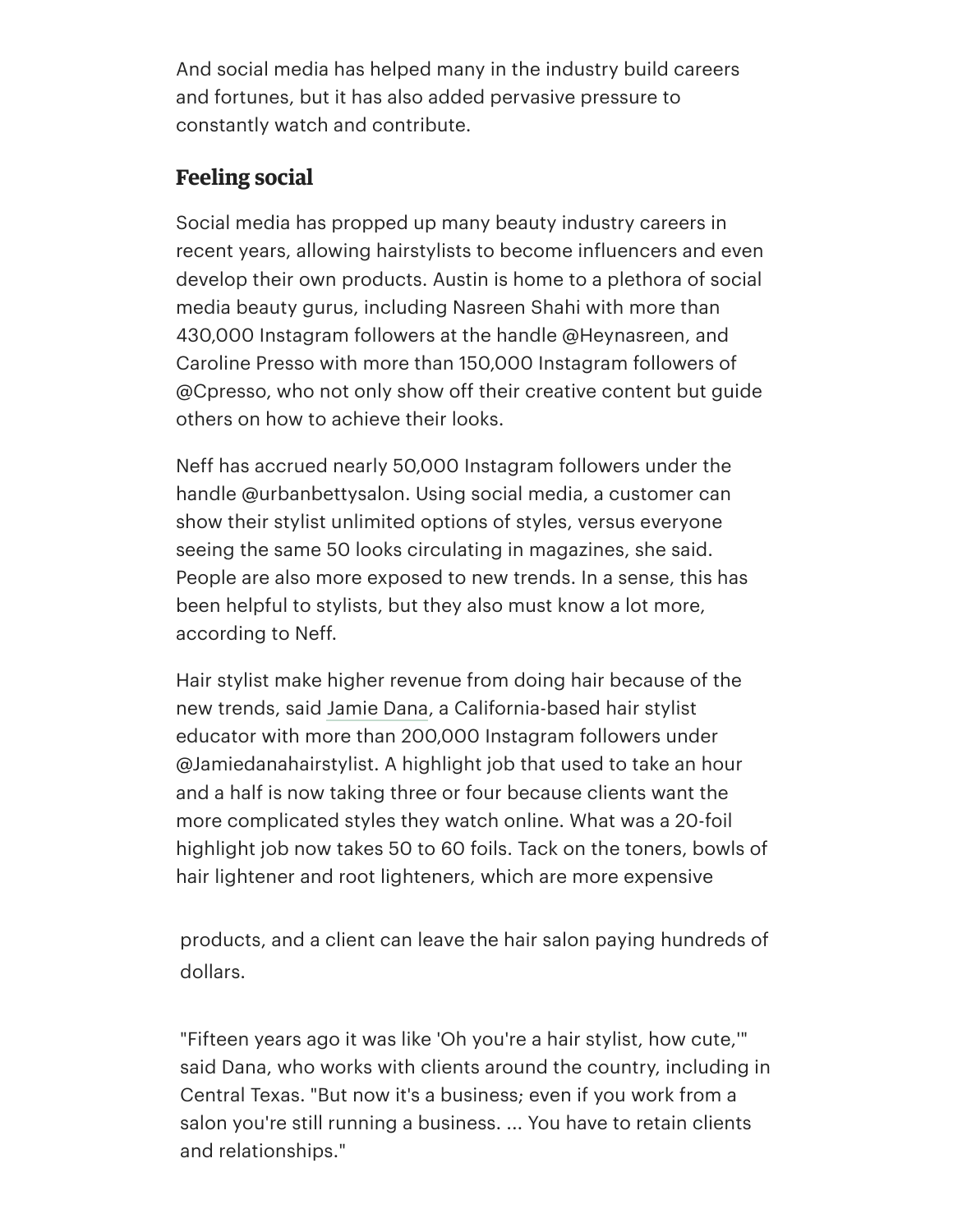Stylists all over the country are making six-figure salaries, including those in suburban areas and smaller cities because of the boost given by Instagram, Dana said. If anything, social media has helped small-town salons more because they used to make \$40 on a haircut, now they can offer more options.

While the pay-grade adds a shiny appeal to joining the industry, cosmetologists have to work double, because after the 9 to 5 work hours are done, comes the Instagram hour. There is video footage to edit, figuring out what to write on posts, a delicate balance of posts as not to crowd the feed with one type of content and how to attract the most customers to a page.

Dana creates comically relatable Instagram reels, showing the chaos and exhaustion that comes from balancing the two parts of the job. One video has a voice-over of a child crying saying "I'm happy," with a caption stating "when you just finished a long day in the salon, but realize you still have to post on Instagram." The video has more than 87,000 views.

## **Getting physical**

The first half of 2020 was awful for beauty businesses, which provide in-person services. But as the pandemic has dragged on, sales are returning to and in some cases far surpassing pre-Covid levels.

Austin-based Birds Barbershop, arguably the most prolific local haircutting chains, told Austin Business Journal late last year that revenue was still down compared with 2019 but trending in the right direction and company leaders were again considering expansion.

Urban Betty is expanding its location at 1206 W. 38th St., adding 700 square feet to an existing 3,400-square-foot space. Rent at the location will rise from \$10,500 to \$12,000 as a result.

Urban Betty's two l[ocations brought in a combined \\$5 million](https://www.bizjournals.com/austin/news/2021/11/04/after-doubles-down-on-austin-after-pandemic.html) in gross revenue in 2021, the company's best year ever. Both locations also became profitable, posting a combined 10% profit. In this industry, making that much profit is a big deal, Neff said. For years she was told by other professionals in the field that losing money is the norm.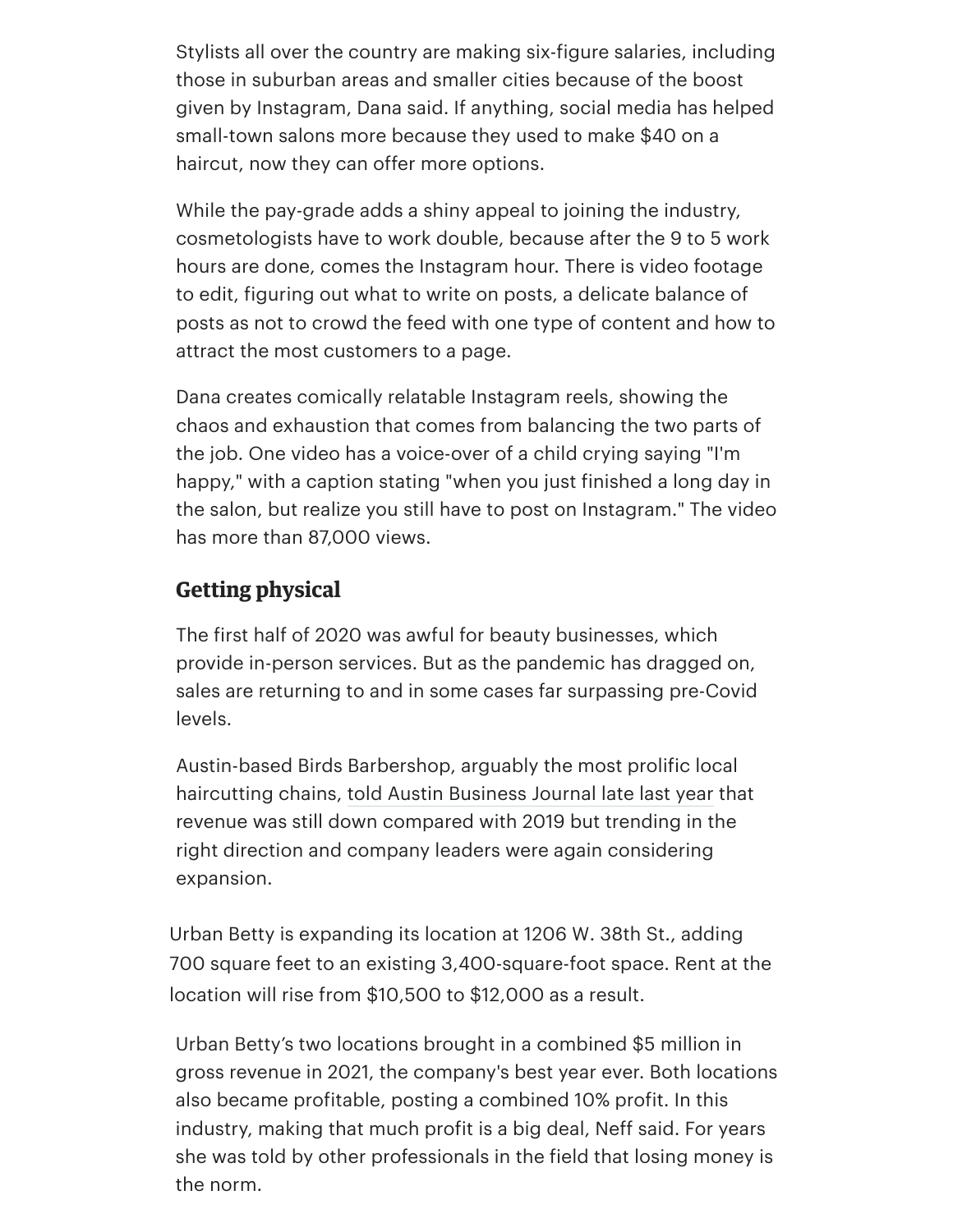Additionally, Neff will be soon be taking Urban Betty to Round Rock. She has purchased a 2,800-square-foot property across the street from the Kalahari Resort.

This time around Neff wanted to purchase her property, not rent, and found the Round Rock lot for about \$800,000.

The success in brick-and-mortar has also allowed Neff to expand her vision. She launched her line of shampoos, conditioners and other products in-store and online in November.

"About 17% of our sales are retail and we're getting 100 people in the salon a day," Neff said. "The logical step was to have our own product line."

Austin is also fertile ground for beauty-related franchises. Ohiobased Waxxpot, which has both corporate stores and franchises, counts 14 U.S. locations, with three in Austin. A fourth is on the way, pending a lease signing.

There is a large demographic of people who want to get waxed, ranging from 20 to 55 years old. More men have gotten into waxing and now make up about 10% of Waxxpot's customer base, CEO Daniel Sadd said.

"We're seeing people doing more waxing on different parts," he said. "It's becoming more convenient and more of a lifestyle. For some people, it used to be for special occasions, but now we're seeing people waxing 12 months out of the year, becoming more of a regular routine."

Another positive for the business: hair always grows back. As such, some customers pay in advance for the service, taking advantage [of deals such](https://www.bizjournals.com/austin/search/results?q=Daniel%20Sadd) as buy six services, get one free.

Sadd is banking on consumers continuing to pursue their search for aesthetic pleasure and anticipates eventually opening more than 100 Waxxpots across the country.

Central Texas is also home to one of the top haircutting franchise chains in the nation: Georgetown-based Sport Clips. It ranked No. 24 on Entrepreneur magazine's 2022 Franchise 500 — one spot behind competitor Great Clips.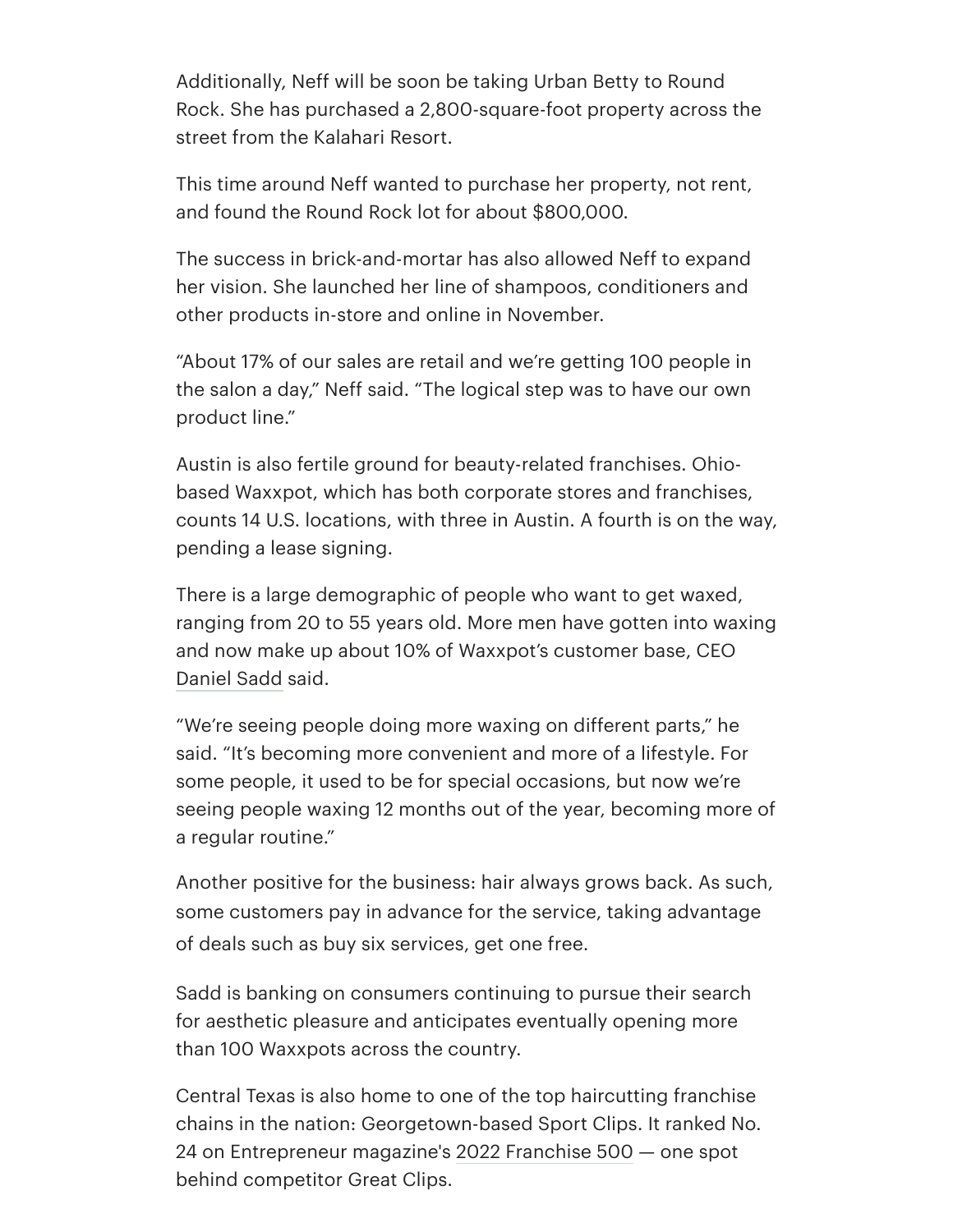## **Finding the right fit**

A surge in demand for services is being met by an expanding labor market in the Lone Star State.

In the 2021 fiscal year, Texas issued nearly 333,300 cosmetology licenses. That was up from 293,000 in fiscal 2017.

Texas reduced the hours required to become a licensed cosmetologist from 1,500 to 1,000 in September 2020. Schools have also begun offering a port[ion of that training v](https://www.entrepreneur.com/franchise500)ia distance education, making things more convenient for students.

"You probably can't attribute the increase to any one thing," said Tela Mange, spokesperson for the Texas Department of Licensing and Regulation. "It's important to remember that Texas is the fastest-growing state in the country, especially for businesses, so it's not surprising that cosmetology is a rapidly expanding profession."

High demand also means above-average pay for many in the industry.

At Waxxpot technicians average about \$35 to \$40 an hour, reaching as high as \$80 an hour. Cosmetologists are commissioned and receive up to 32% of revenue on services. The [company ha](https://www.bizjournals.com/austin/search/results?q=Tela%20Mange)s a high retention rate, according to Sadd.

At Urban Betty, Neff found it was more profitable to actually employ hairstylists instead of employing the contractor model. She said her salons have also have maintained high retention rates,

noteworthy during the labor shift that some economists have termed the Great Resignation. Urban Betty's first employee has been with the salon since it was established in 2005.

"The average [career] of a salon stylist is four to five years," Neff said. "We take pride in growing a staff that usually stays with our salon company for eight to 10 years."